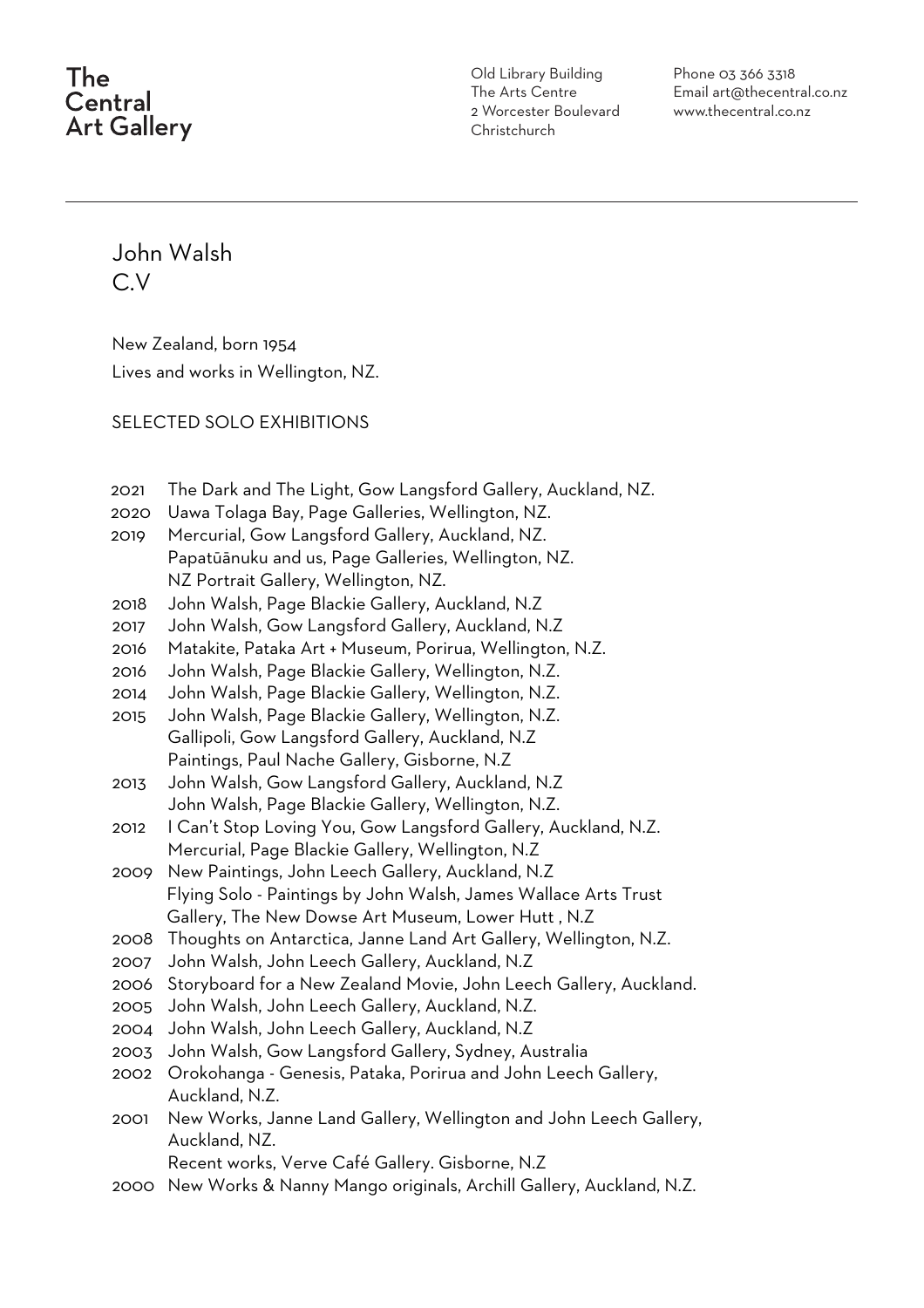Old Library Building The Arts Centre 2 Worcester Boulevard Christchurch

Phone 03 366 3318 Email art@thecentral.co.nz www.thecentral.co.nz

### SELECTED GROUP EXHIBITIONS

- 2021 Waituhi, Gow Langsford Gallery, Auckland, NZ.
- 2019 New works, The Central Art Gallery, Christchurch, NZ.
- 2018 Art on the Streets of Wellington, Page Blackie Gallery, Wellington, NZ Panorama: Landscape Aspects in Contemporary NZ Art, The Central Art Gallery, Christchurch, NZ
- 2017 John Walsh/ Paul Nache at Art Central Hong Kong, Hong Kong. The Return, The Central Art Gallery, Christchurch, NZ.
- 2016 Your Friend the Enemy, Pataka Art + Museum, Porirua, New Zealand Group Show: Page Blackie Exhibtion, Wellington, NZ
- 2015 Your Friend the Enemy, National Trust S.H Ervin Gallery, Sydney, Australia; ANU Drill Hall Gallery, Canberra, Australia; Bathurst Regional Art Gallery (BRAG), New South Wales, Australia
- 2012 Melbourne Art Fair, Gow Langsford Gallery, Australia.
- 2011 Oceania: Imagining the Pacific, City Gallery, Wellington, New Zealand Between Earth and Sky, Page Blackie Gallery, Wellington, N.Z
- 2008 Into the blue, Paul Nache Gallery, Gisborne, N.Z.
- 2008-2007. Invited Artist: The Antartica Programme, Antarctica/N.Z
- 2006 Birds, Pataka Museum, Porirua. N.Z
- 2005 Frieze, Gow Langsford Gallery, Auckland, N.Z John Pule, Sofia Tekela-Smith, John Walsh, Martin Browne Gallery, Sydney, Australia
- 2002 This Other World, Dowse Art Museum, Lower Hutt, NZ
- 2001 Purangiaho: A Survey of Contemporary Maori Art, Auckland Art Gallery Te Maunga Taranaki: Views of the Mountain, The Govett- Brewster Art Gallery, New Plymouth, N.Z
- 2001 Awataha Summer Festival of the Arts, Awataha Marae, Auckland, NZ
	- Surprise, Michael Hirshfeld Gallery, City Gallery, N.Z
	- Wellington Parihaka, the Art of Passive Resistance , City Gallery, Wellington, NZ
- 2000 MY2K Celebrating the Real Millennium, Marsden Gallery, Featherston, NZ

 Past Life, Michael Hirshfeld Gallery, City Gallery, Wellington. NZ Wananga 2000, Tairawhiti Gisborne Museum and Arts Centre, Gisbourne, NZ

**COMMISSIONS**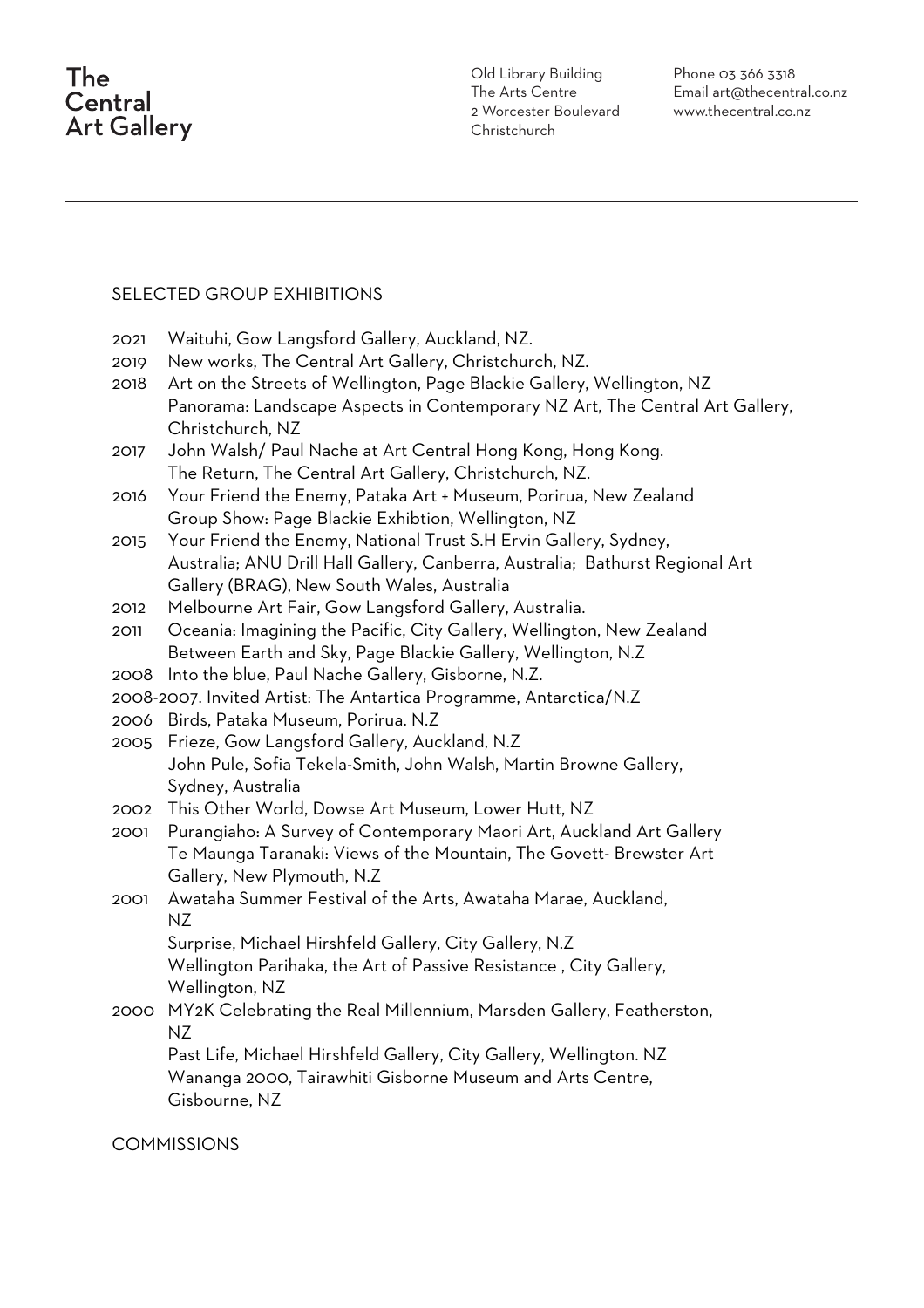Old Library Building The Arts Centre 2 Worcester Boulevard Christchurch

Phone 03 366 3318 Email art@thecentral.co.nz www.thecentral.co.nz

- 1992 A (3.5m x 8m) Historical painting in Tolaga Bay. Commissioned by the Waiapu Community Arts Council.
- 1989 Pathfinder International Mural project, New York City Ministry of Agriculture and Fisheries Head Office, Wellington, N.Z
- 1986-8. Four Murals for Gisborne District Council, Gisbourne, N.Z
- 1986 Painting for Waihirere Marae, Gisborne, N.Z
- 1985 Produced new art work in the meeting house Waho O Terangi at Whangara on the East Coast , N.Z
- 1984 Produced new artwork of the historical and contemporary community at Tokomaru Bay on the East Coast, NZ
- 1983 Produced new works for the meeting house 'Rongopai' at Waituhi, Gisborne,NZ
- 1978-80 Produced a large painting (4m x 20m) 'Portrait of Tolaga Bay'. This project was initiated by the artist under the umbrella of Hauiti Marae and supported by the Maori and South Pacific Arts Council and The Department of Maori Affairs, N.Z

### PUBLIC COLLECTIONS

University of Waikato, Hamilton, N.Z. Te Papa Tongarewa - Museum of New Zealand, Wellington, N.Z. Sarjeant Gallery, Wanganui, N.Z. Gisborne Museum and Arts Centre, Gisborne, N.Z. Jean Marie Tjibaou Cultural Centre, Noumea, New Caledonia

### PRIVATE COLLECTIONS

New Zealand Post, Auckland , NZ James Wallace Collection, NZ Auckland Art Associates Collection, Auckland , NZ

### GRANTS AND AWARDS

- 1991 Te Waka Toi studio grant
- 1989 Te Waka Toi grant toward international mural project, New York
- 1987 Won the Royal Overseas League Art Award, exhibited in Gisborne and London
- 1980 MASPAC and Maori Affairs grant toward the Portrait of Tolaga Bay project
- 1979 Merit award, Montana Art Awards, Gisborne, NZ
- 1977 BNZ Portrait award, New Zealand Academy of Fine Arts, Wellington,